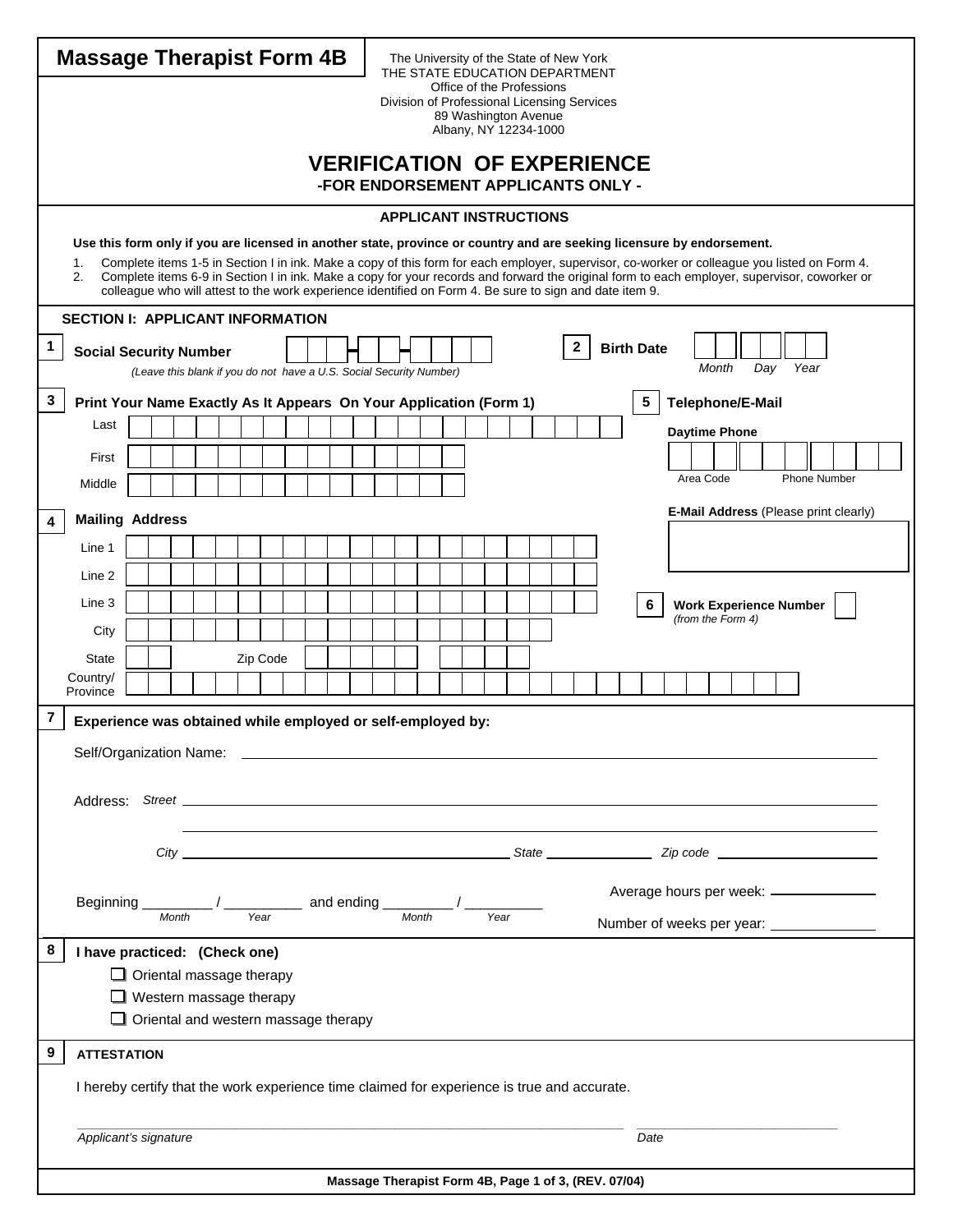## **VERIFICATION OF EXPERIENCE**

### **SECTION II: TO BE COMPLETED BY SUPERVISOR, EMPLOYER, COWORKER OR COLLEAGUE.** *(Please type or print in ink)*

## **INSTRUCTIONS TO SUPERVISOR, EMPLOYER, COWORKER OR COLLEAGUE**

- 1. Complete Part A and Part B.
- 2. Complete and sign the attestation below or, if you do not sign the attestation, please explain in a separate letter attached to this form. If you wish to provide any other information for consideration by the Department relative to the applicant, please submit a separate letter with this form. If you do so, please identify the applicant by his or her full name and social security number in your letter and indicate that he/she is an applicant.

| Part A - Identification of Supervisor, Employer, Co-Worker or Colleague                                   |                                                                                                                                                                                                     |                     |                                                                                                                                                         |                                                   |                          |            |   |           |
|-----------------------------------------------------------------------------------------------------------|-----------------------------------------------------------------------------------------------------------------------------------------------------------------------------------------------------|---------------------|---------------------------------------------------------------------------------------------------------------------------------------------------------|---------------------------------------------------|--------------------------|------------|---|-----------|
| Name of supervisor, employer, co-worker or colleague: __________________________<br>Your Current Address: |                                                                                                                                                                                                     |                     | (Please print)                                                                                                                                          |                                                   |                          |            |   |           |
|                                                                                                           |                                                                                                                                                                                                     |                     |                                                                                                                                                         |                                                   |                          |            |   |           |
| <b>Street</b>                                                                                             |                                                                                                                                                                                                     |                     |                                                                                                                                                         |                                                   |                          |            |   |           |
| City                                                                                                      |                                                                                                                                                                                                     |                     | State                                                                                                                                                   |                                                   |                          | Zip Code   |   |           |
|                                                                                                           | Fax<br>Telephone                                                                                                                                                                                    |                     |                                                                                                                                                         | E-mail                                            | ⊔                        | Supervisor | ப | Coworker  |
|                                                                                                           |                                                                                                                                                                                                     | (Name of applicant) |                                                                                                                                                         |                                                   | $\overline{\phantom{a}}$ | Employer   |   | Colleague |
|                                                                                                           | Part B - Applicant's Professional Experience                                                                                                                                                        |                     |                                                                                                                                                         |                                                   |                          |            |   |           |
|                                                                                                           | THE EMPLOYER, SUPERVISOR, COLLEAGUE, OR CO-WORKER WHO SIGNS THIS FORM ATTESTING TO THE EXPERIENCE OF<br>THE APPLICANT MUST COMPLETE ALL OF THE FOLLOWING QUESTIONS.                                 |                     |                                                                                                                                                         |                                                   |                          |            |   |           |
| 1.                                                                                                        | The applicant completes an intake interview, including a health<br>history, whenever evaluating a patient/client for the first time.                                                                | 6.                  | The applicant has a basic knowledge of oriental massage theory.                                                                                         |                                                   |                          |            |   |           |
|                                                                                                           | <b>ALWAYS</b><br><b>SOMETIMES</b><br><b>NEVER</b>                                                                                                                                                   |                     |                                                                                                                                                         | <b>BELOW AVERAGE</b><br>AVERAGE<br><b>SKILLED</b> |                          |            |   |           |
| 2.                                                                                                        | The applicant shows skill and competence when doing an evaluation<br>for treatment.                                                                                                                 | 7.                  | The applicant has a basic knowledge of western massage theory.<br><b>BELOW AVERAGE</b><br>AVERAGE                                                       |                                                   |                          |            |   |           |
|                                                                                                           | <b>BELOW AVERAGE</b><br>AVERAGE<br><b>SKILLED</b>                                                                                                                                                   | 8.                  | The applicant is knowledgeable and applies ethical principles in                                                                                        | <b>SKILLED</b>                                    |                          |            |   |           |
| 3.                                                                                                        | The applicant demonstrates an average or better knowledge of                                                                                                                                        |                     | practice.                                                                                                                                               |                                                   |                          |            |   |           |
|                                                                                                           | anatomy, physiology, and neurology when evaluating a<br>patient's/client's condition.                                                                                                               |                     |                                                                                                                                                         | <b>ALWAYS</b><br><b>SOMETIMES</b><br><b>NEVER</b> |                          |            |   |           |
|                                                                                                           | ALWAYS<br><b>SOMETIMES</b><br><b>NEVER</b>                                                                                                                                                          | 9.                  | The applicant engages in good professional business practices,<br>including the maintenance of confidentiality and the good<br>recordkeeping practices. |                                                   |                          |            |   |           |
| 4.                                                                                                        | The applicant demonstrates an average or better knowledge of<br>pathology, including signs and symptoms of disorders, diseases, and<br>specific health conditions when developing a treatment plan. |                     |                                                                                                                                                         | <b>ALWAYS</b><br><b>SOMETIMES</b><br><b>NEVER</b> |                          |            |   |           |
|                                                                                                           | <b>ALWAYS</b><br><b>SOMETIMES</b><br><b>NEVER</b>                                                                                                                                                   |                     | 10. The applicant applies appropriate massage therapy techniques for the<br>patient's/client's condition.                                               |                                                   |                          |            |   |           |
| 5.                                                                                                        | The applicant has an average or better knowledge of myology and/or<br>kinesiology.<br><b>BELOW AVERAGE</b>                                                                                          |                     |                                                                                                                                                         | ALWAYS<br><b>SOMETIMES</b><br><b>NEVER</b>        |                          |            |   |           |
|                                                                                                           | <b>AVERAGE</b><br><b>SKILLED</b>                                                                                                                                                                    |                     |                                                                                                                                                         |                                                   |                          |            |   |           |